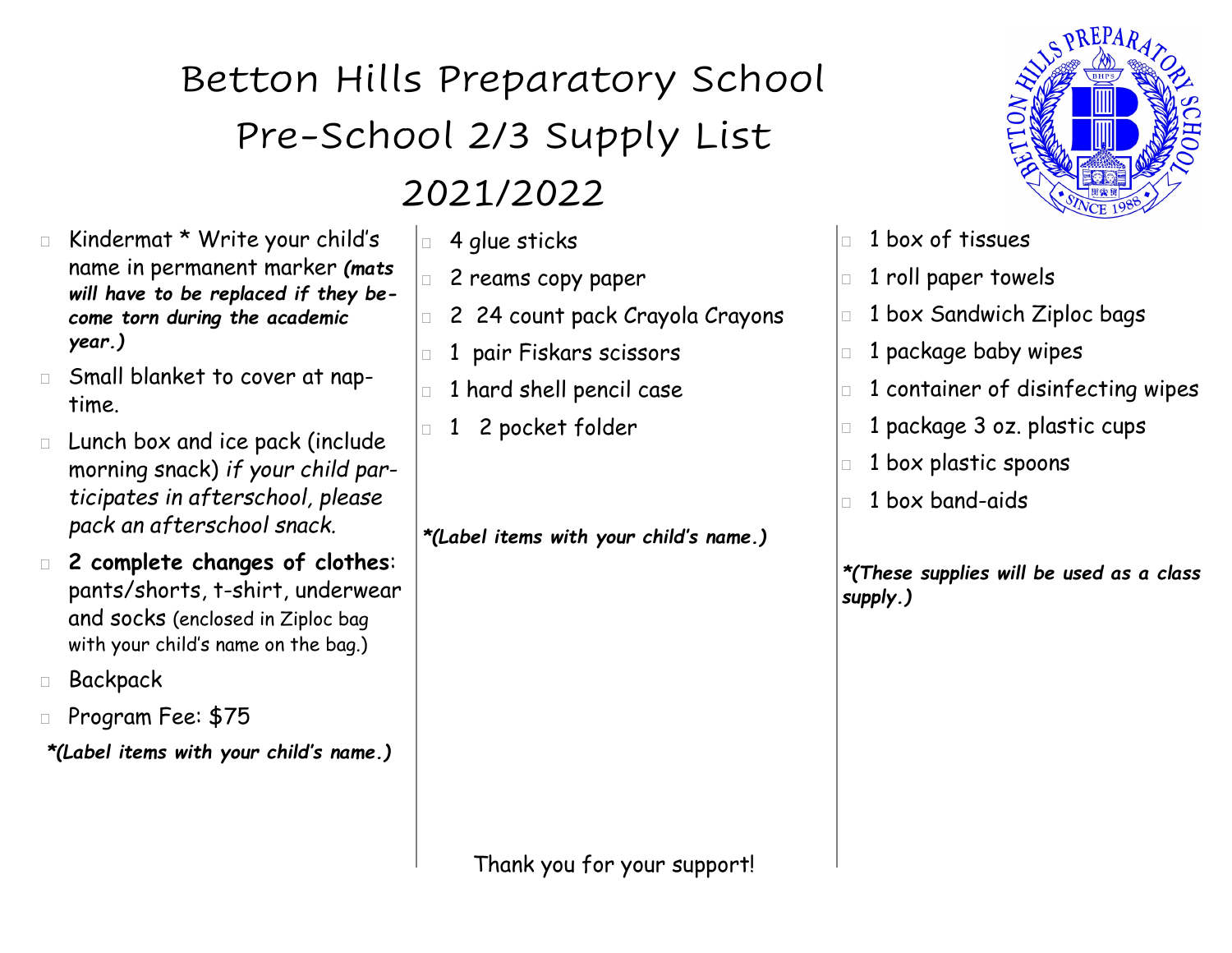# Betton Hills Preparatory School Pre-School 4/VPK Supply List

#### 2021/2022

2 reams copy paper

 $\vert$  4 glue sticks

- Kindermat \* Write your child's name in permanent marker *(mats will have to be replaced if they become torn during the academic year.)*
- Small blanket to cover at naptime.
- Lunch box and ice pack (include morning snack) *if your child participates in afterschool, please pack an afterschool snack.*
- **2 complete changes of clothes**: pants/shorts, t-shirt, underwear and socks (enclosed in Ziploc bag with your child's name on the bag.)
- Backpack
- Program Fee: \$75

*(Label items with your child's name.)*

- 24 count pack Crayola Crayons 2 Highlighter markers 2 low odor Dry Erase Markers 1 pair Fiskars scissors 1 hard shell pencil case 1 2 pocket folder
	- *(Label items with your child's name.)*



- 1 box of tissues
- **1 box Gallon Ziploc bags**
- 1 roll paper towels
- 1 container of disinfecting wipes
- 1 package 3oz. plastic cups
- 1 box plastic spoons
- 1 box band-aids

*(These supplies will be used as a class supply.)*

Students participating in the half-day voluntary preschool program are not required to bring these items, but any donation is greatly appreciated.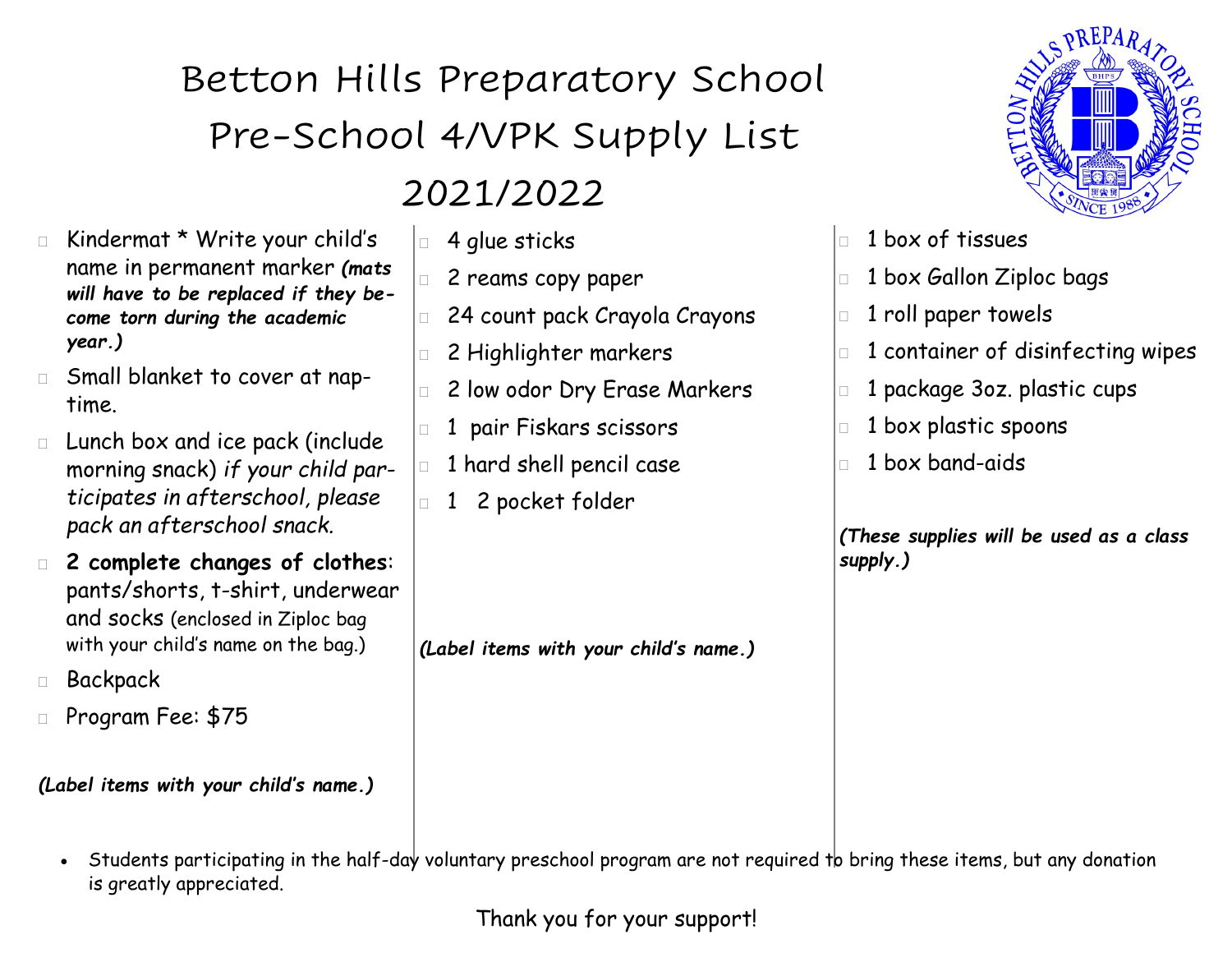## Betton Hills Preparatory School Kindergarten Supply List 2021/2022

- Lunch box and ice pack (include morning snack) *if your child participates in afterschool, please pack an afterschool snack.*
- **2 complete changes of clothes**: pants/shorts, t-shirt, underwear and socks (enclosed in Ziploc bag with your child's name on the bag.)
- Backpack
- Program Fee: \$200

*(Label items with your child's name.)*

- $\Box$  12 glue sticks 2 reams copy paper 2 24 count pack Crayola Crayons 1 box erasable colored pencils
	- **1 8 count Crayola Markers**
	- 2 rubber erasers
	- 2 Highlighter markers
	- 2 low odor Dry Erase Markers
	- 1 pair Fiskars scissors (sharp tip)
	- 1 2 pocket folder
	- 1 headphones (not earbuds)
	- $\Box$  1 hard shell pencil box

*(Label items with your child's name.)*

Thank you for your support!



- 1 box of tissues
- 1 box Gallon Ziploc bags
- $\Box$  1 bottle hand sanitizer
- **1** roll paper towels
- 1 container of disinfecting wipes
- **1 package plastic spoons**
- 1 package 3oz. plastic cups

*(These supplies will be used as a class supply.)*